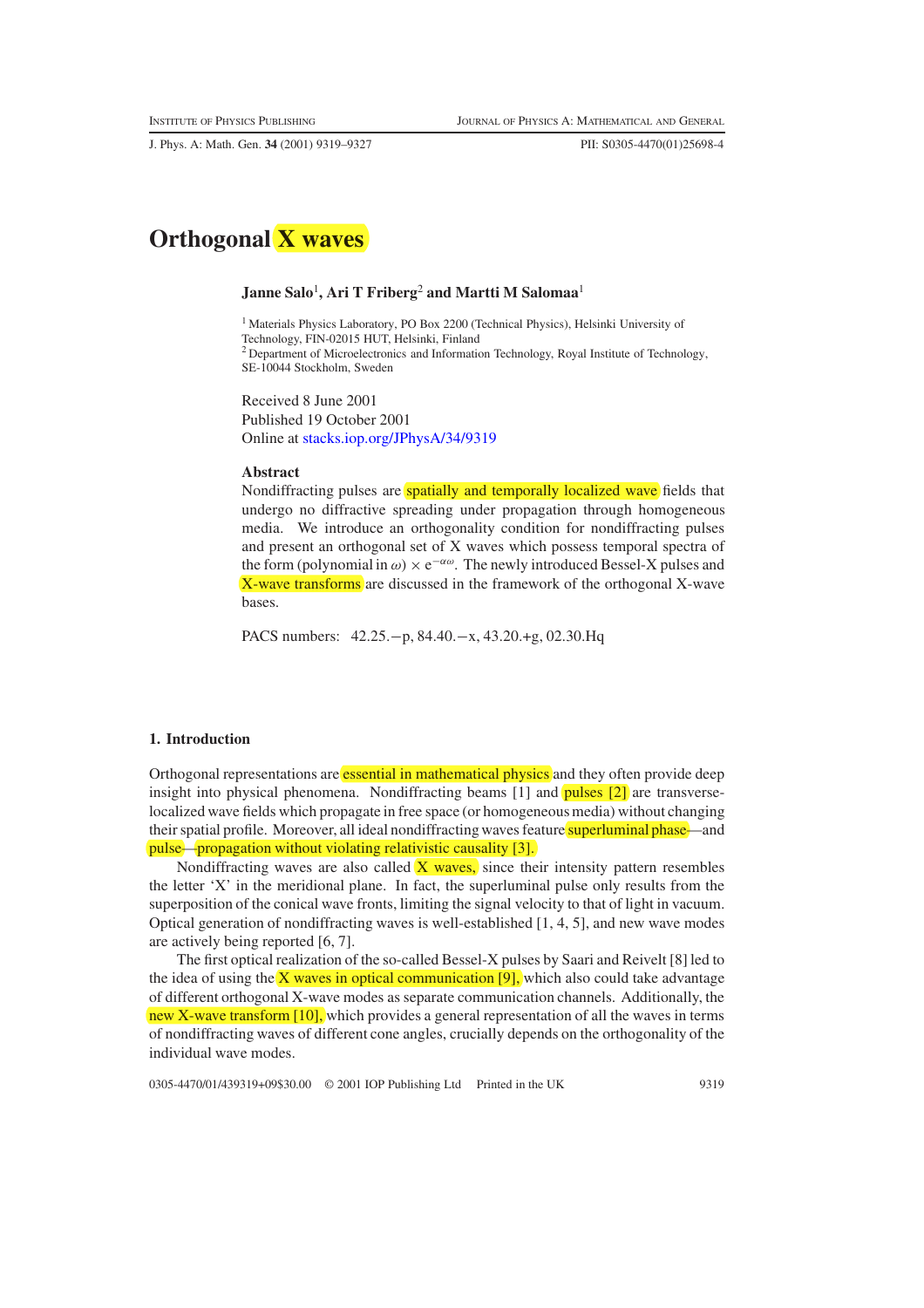In this paper, we present an orthogonality condition for nondiffracting waves and apply it to derive an orthogonal basis for the X waves, i.e., nondiffracting pulses that are linear combinations of waves having Fourier spectra of the form *ωm*e<sup>−</sup>*αω* [11–13]. We also employ orthogonal waves to represent Bessel-X pulses and discuss their physical properties.

### **2. Spectral X-wave representation**

Nondiffracting waves are defined through the condition of uniform propagation,  $\Phi(r, \varphi, z; t) =$  $\Phi(r, \varphi, z - vt)$  where  $(r, \varphi, z)$  denote cylindrical spatial coordinates and *v* is the velocity of propagation for the wave field. This condition leads to the Fourier representation of a nondiffracting wave, given by [13]

$$
\tilde{\Phi}(k,\omega) = F(\omega,\beta)\delta(k_{\perp} - \omega\sin\zeta/c)\delta(k_{z} - \omega\cos\zeta/c)
$$
 (1)

where  $F(\omega, \beta)$  is an arbitrary function and  $(k_{\perp}, \beta, k_z)$  denote cylindrical coordinates in the wave vector space. The cone angle is defined via  $\overline{\cos(\zeta)} = \overline{c/v}$ . The axial and radial wave vector components,  $k_z$  and  $k_\perp$ , are uniquely defined for each frequency  $\omega$ , and the wave vectors constitute a cone which opens from the  $k_z$ -axis in the angle extended through  $\zeta$  (hence the name cone angle). Nondiffracting waves in the real space are obtained via inverse Fourier transformation:

$$
\Phi(r,t) = \frac{1}{(2\pi)^2} \int_0^\infty d\omega \int_{-\infty}^\infty dk_z \int_0^\infty k_\perp dk_\perp \times \int_0^{2\pi} d\beta \, \tilde{\Phi}(k,\omega) e^{i(xk_\perp \cos \beta + yk_\perp \sin \beta + zk_z - \omega t)}.
$$
\n(2)

We deliberately choose to limit our discussion to complex analytic signals, thus constraining the temporal spectrum to positive frequencies only. Use of the Fourier series

$$
F(\omega, \beta) = \sum_{n=-\infty}^{\infty} (-i)^n (2\pi/k_{\perp}) f_n(\omega) e^{in\beta}
$$
 (3)

leads to the general integral representation for nondiffracting waves of azimuthal order *n*:

$$
\Phi_n(r,t) = e^{in\varphi} \int_0^\infty f_n(\omega) J_n(r(\omega/c) \sin \zeta) e^{i(z \cos \zeta/c - t)\omega} d\omega.
$$
 (4)

Above, the complex exponential function defines the azimuthal order of the nondiffracting wave, and the normalization factor  $(-i)^n 2\pi/k_{\perp}$  is added in equation (3) to cancel all the constant factors in the above expression. This is the general representation for nondiffracting waves with a fixed azimuthal order *n* and every nondiffracting wave can be obtained from waves of this form by suitably weighing and summing over *n*. We call the function  $f_n(\omega)$  the Fourier spectrum of the *n*th wave mode.

### **3. Orthogonality of nondiffracting waves**

We now turn to consider the orthogonality condition for nondiffracting waves. Taking two wave fields at a fixed time *t*, the ordinary *L*<sup>2</sup> scalar product is defined as

$$
\langle \Phi_F | \Phi_G \rangle = \int_{-\infty}^{\infty} \Phi_F^*(x, y, z; t) \Phi_G(x, y, z; t) \, dx \, dy \, dz. \tag{5}
$$

Here  $\Phi_F$  and  $\Phi_G$  represent two nondiffracting waves with the spectral functions  $F(\omega, \beta)$ and  $G(\omega, \beta)$  and with the cone angles  $\zeta_F$  and  $\zeta_G$ , respectively. By inserting their Fourier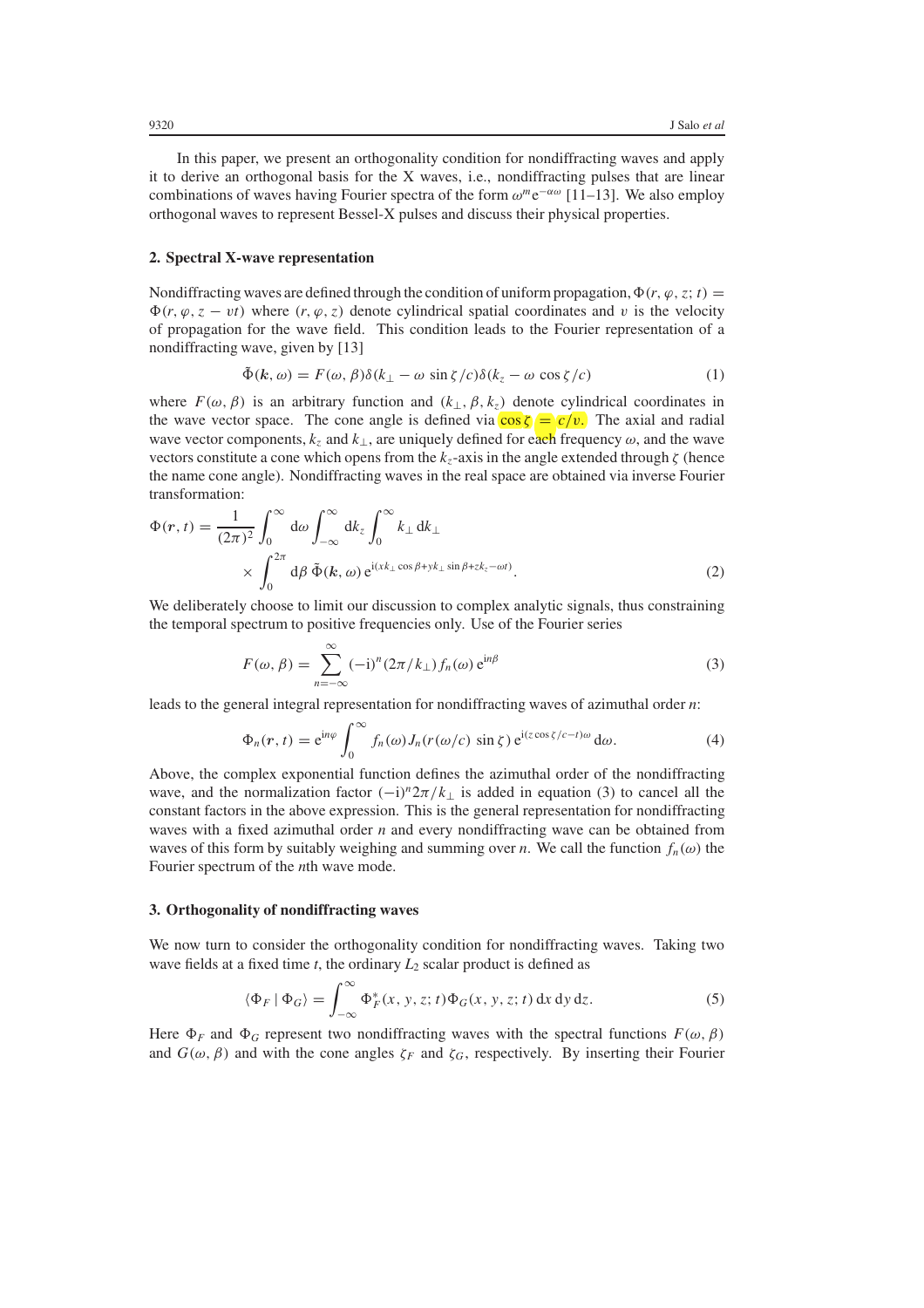representations into equation (5), their scalar product is given by (see the appendix for details and discussion) the expression

$$
\langle \Phi_F | \Phi_G \rangle = \frac{c}{2\pi \cos \zeta_G} \left| 1 - \frac{\tan \zeta_G}{\tan \zeta_F} \right|^{-1} \int_0^{2\pi} d\beta [|\omega| F^*(\omega, \beta) G(\omega, \beta)]_{\omega=0} \tag{6}
$$
  
for waves with different cone angles. The scalar product between waves of different velocities

always has a finite value, provided that the spectral function does not diverge at zero frequency. Note that this does not lead to a norm since it cannot be evaluated for a wave with itself. If two waves share the same cone angle (velocity), they are orthogonal provided that

$$
\int_0^\infty d\omega \int_0^{2\pi} d\beta \, \omega \, F^*(\omega, \beta) G(\omega, \beta) = 0. \tag{7}
$$

If, however, this integral is not zero, the scalar product diverges, reflecting the fact that nondiffracting waves have infinite *<sup>L</sup>*<sup>2</sup> norm, or, equivalently, they carry an infinite amount of energy.

Using a series representation (equation  $(3)$ ) for the spectral functions *F* and *G*, the orthogonality condition may be cast into the form

$$
\sum_{n=-\infty}^{\infty} \int_0^{\infty} f_n^*(\omega) g_n(\omega) \omega^{-1} d\omega = 0.
$$
 (8)

Consequently, waves of different azimuthal orders *n* are always mutually orthogonal. The space of nondiffracting waves consists of orthogonal subspaces which are characterized by their azimuthal order, *n*.

### **4. Orthogonal X-wave basis**

We define elementary X waves by choosing the specific spectral form given by (see [13] for an extensive discussion)

$$
f_n(\omega) = \omega^m e^{-\alpha \omega}.
$$
\n(9)

The spectrum contains two parameters: (i) the spectral order *m* which assumes positive integer values, or zero, and (ii) the spectral attenuation factor *α*. Nondiffracting waves corresponding to the spectrum of the form in equation (9) have closed-form algebraic expressions

$$
\Phi_{n,m}(r,t) = (-1)^{*n} e^{in\varphi} \frac{\Gamma(m+|n|+1)}{\left(\sqrt{M}\right)^{m+1}} \left(\sqrt{\frac{1-Q}{1+Q}}\right)^{|n|}
$$

$$
\times \sum_{k=0}^{m} (-1)^{k} \frac{(m+k)!/(m-k)!}{(|n|+k)!} \frac{(1-Q)^{k}}{2^{k}k!}
$$
(10)

where  $M = \tau^2 + \beta^2$  and  $Q = \tau/\sqrt{M}$  with  $\tau = \alpha - i[(\cos \zeta)z/c - t]$  and  $b = r(\sin \zeta)/c$ , while  $(-1)^{*n} = 1$  for positive *n* and  $(-1)^{n}$  for negative *n*. The whole set of X waves is defined to consist of linear combinations

$$
\sum_{n=-\infty}^{\infty} \sum_{m=0}^{\infty} c_{n,m} \Phi_{n,m}
$$
\n(11)

where the  $c_{n,m}$  serve as complex weight functions for each elementary X wave. The  $\Phi_{n,m}$ <br>constitute a set of basis functions for all X waves but they do not feature any particular constitute a set of basis functions for all X waves but they do not feature any particular normalization or orthogonality properties.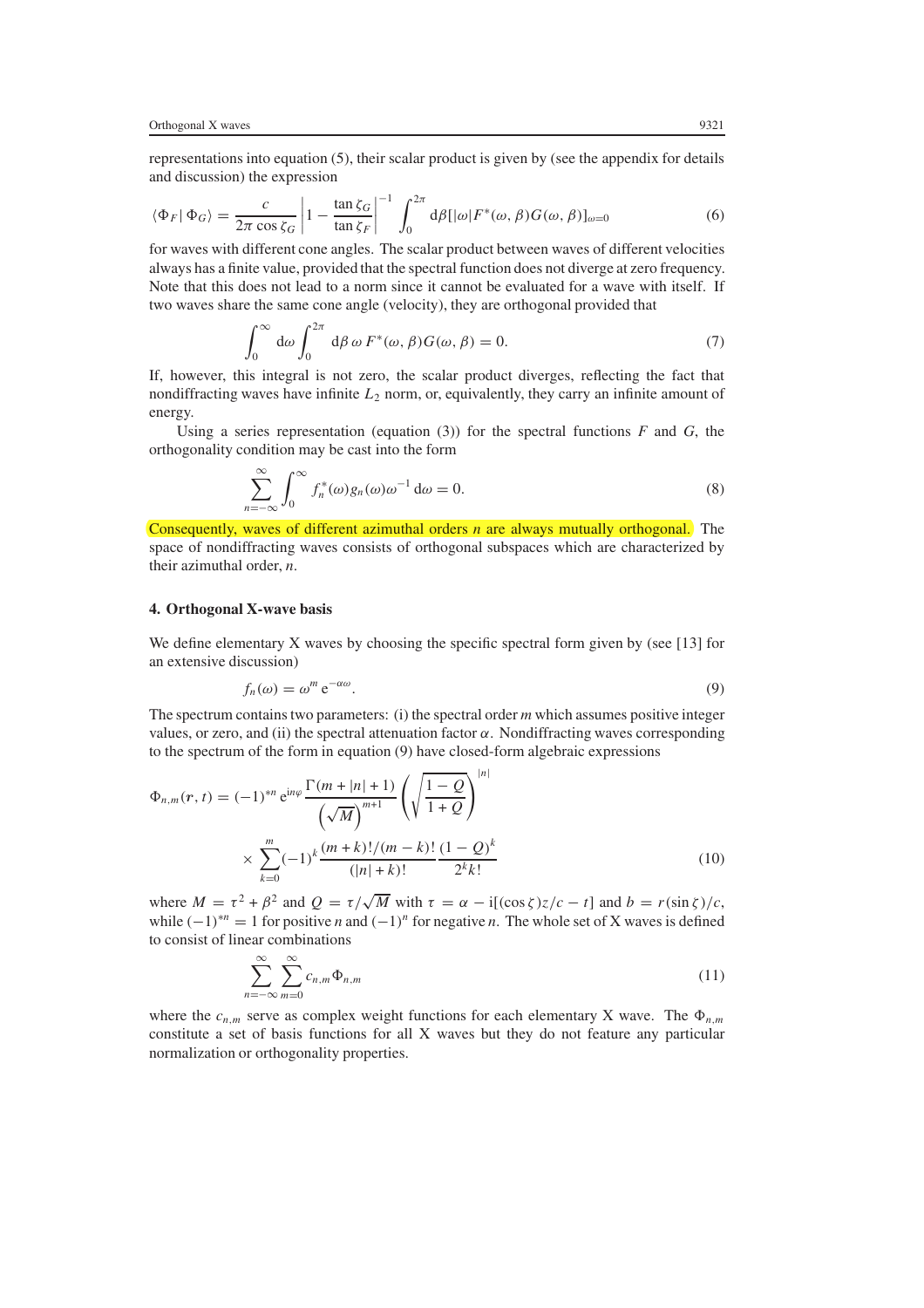

Figure 1. Orthogonal spectra of orders 1 (solid line), 2 (dashed line), 3 (dotted line) and 4 (dashed–dotted line). Spectral functions have been evaluated for  $\alpha = 4$  fs.

We now turn to look for an orthogonal basis for nondiffracting waves. We require the basis functions to be of a uniquely defined Bessel order, whence the spectra of two basis functions (of the same Bessel order) have to satisfy

$$
\int_0^\infty f_n^*(\omega)g_n(\omega)\omega^{-1}\,\mathrm{d}\omega = 0.\tag{12}
$$

Prior to proceeding to the X waves, here we want to emphasize that equation (12) does not represent a regular scalar product since it has a divergent 1*/ω* factor. Therefore, we limit our consideration to such spectra for which the above expression has a finite value.

## *4.1. Orthogonal X waves*

Since all nondiffracting waves can be uniquely separated into a sum of waves with different azimuthal orders *n*, the same division also holds for the X waves. We therefore consider waves given by equation (4) whose spectra have the X-wave form

$$
f_n(\omega) = p(\omega) e^{-\alpha \omega} \tag{13}
$$

where  $p(\omega)$  is a polynomial of arbitrary degree. Two such waves are orthogonal provided that

$$
\int_0^\infty p_1(\omega) p_2(\omega) \omega^{-1} e^{-2\alpha \omega} d\omega = 0.
$$
 (14)

This condition is satisfied for

$$
f_n(\omega) = h_q(\omega) = \frac{2\alpha\omega}{\sqrt{q+1}} L_q^{(1)}(2\alpha\omega) e^{-\alpha\omega} = \sum_{l=0}^q \frac{(-1)^l}{\sqrt{q+1}} {q+1 \choose q-l} \frac{(2\alpha)^{l+1}}{l!} \omega^{l+1} e^{-\alpha\omega}
$$
 (15)

where  $L_q^{(1)}$  are generalized Laguerre polynomials (see figure 1). The orthogonality of the spectra follows directly from the orthogonality properties of Laguerre polynomials: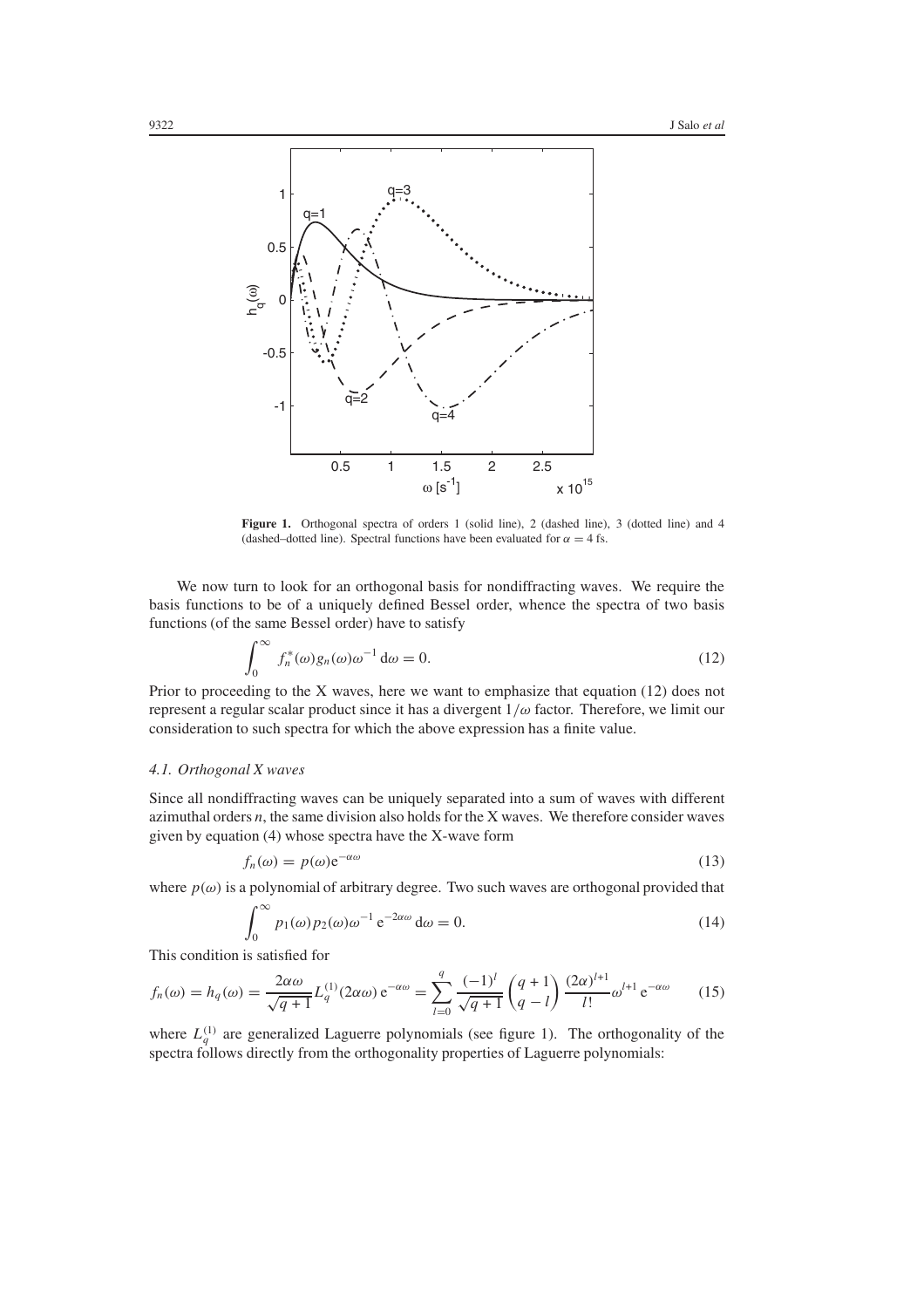Orthogonal X waves 9323

$$
\int_0^\infty h_q(\omega) h_p(\omega) \omega^{-1} d\omega = \frac{1}{\sqrt{(q+1)(p+1)}} \int_0^\infty L_q^{(1)}(s) L_p^{(1)}(s) e^{-s} s \, ds = \delta_{q,p} \tag{16}
$$

where  $s = 2\alpha\omega$ .

Here we observe an interesting property: since a Laguerre polynomial  $L_q^{(1)}$  is a polynomial<br>rder a each spectrum in this orthogonal set is given by a polynomial of order  $(a + 1)$ of order *q*, each spectrum in this orthogonal set is given by a polynomial of order  $(q + 1)$ . Consequently, the orthogonal set does not contain the zeroth-order wave given by  $f_n(\omega)$  = <sup>e</sup><sup>−</sup>*αω*, i.e., the fundamental X wave. This is due to the divergent factor 1*/k*<sup>⊥</sup> <sup>∝</sup> <sup>1</sup>*/ω* in the Fourier representation of the wave [13]. Although it actually cancels out in the  $\int_0^\infty k_\perp dk_\perp$ integration, this factor causes the spectrum of the wave to diverge for low frequencies. It is possible to find a set of waves with higher order spectra that are all orthogonal to the 'fundamental' wave but they do not contain the polynomial of degree 1. Suppose that such a polynomial exists. Then the orthogonality relation with the fundamental wave reads

$$
\int_0^\infty p_1(\omega) e^{-2\alpha \omega} \omega^{-1} d\omega.
$$
 (17)

This diverges at the origin, except for  $p_1(\omega) = C\omega$ . In the latter case, we have

$$
C \int_0^\infty e^{-2\alpha \omega} d\omega = \frac{C}{2\alpha} \neq 0. \tag{18}
$$

2*α* It follows, therefore, that there are no such first-order polynomial X waves that would be orthogonal to the fundamental wave. (Note the choice of the spectrum in [14].)

Using spectra of the form given in equation  $(15)$ , the orthogonal set of X waves assumes the form

$$
\Phi_{n,q}^{\text{ort}}(r,t) = \sum_{l=0}^{q} \frac{(-1)^l}{\sqrt{q+1}} \begin{pmatrix} q+1\\q-l \end{pmatrix} \frac{(2\alpha)^{l+1}}{l!} \Phi_{n,l+1}(r,t). \tag{19}
$$

Consequently, they form an orthogonal basis for the  $($ [linear space of  $)$  X waves from which the waves of spectral order zero have been excluded. For illustrations of the first four orthogonal wave forms, see figure $(2)$ .

#### **5. Applications of orthogonal X waves**

In this section we discuss some potential applications of orthogonal X waves.

## *5.1. Bessel-X waves*

Pulsed optical Bessel beams, or Bessel-X waves [8], are ultrashort (∼fs) nondiffracting light pulses whose spectrum is approximately represented as [5]

$$
S(\omega) = S_0 \sqrt{\frac{\omega}{\omega_0}} e^{-\tau^2 (\omega - \omega_0)^2}
$$
 (20)

where  $\omega_0$  is the carrier frequency,  $\tau^{-1}$  characterizes the spectral width of the pulse and *S*<sub>0</sub> is<br>a constant. Here we use orthogonal *X* waves to approximate the Bessel-*X* wave (denoted as a constant. Here we use orthogonal X waves to approximate the Bessel-X wave (denoted as  $\Phi_{\rm BX}$ ):

$$
\Phi_{\rm BX}(r,t) = \sum_{q=0}^{N} c_q \Phi_{0,q}^{\rm ort}(r,t).
$$
\n(21)

We note that the above expansion coefficients  $c_q$  depend on the attenuation constant  $\alpha$  which is contained in  $\Phi_{n,q}^{\text{ort}}(r, t)$ . In figure 3, we show a Bessel-X wave spectrum for the carrier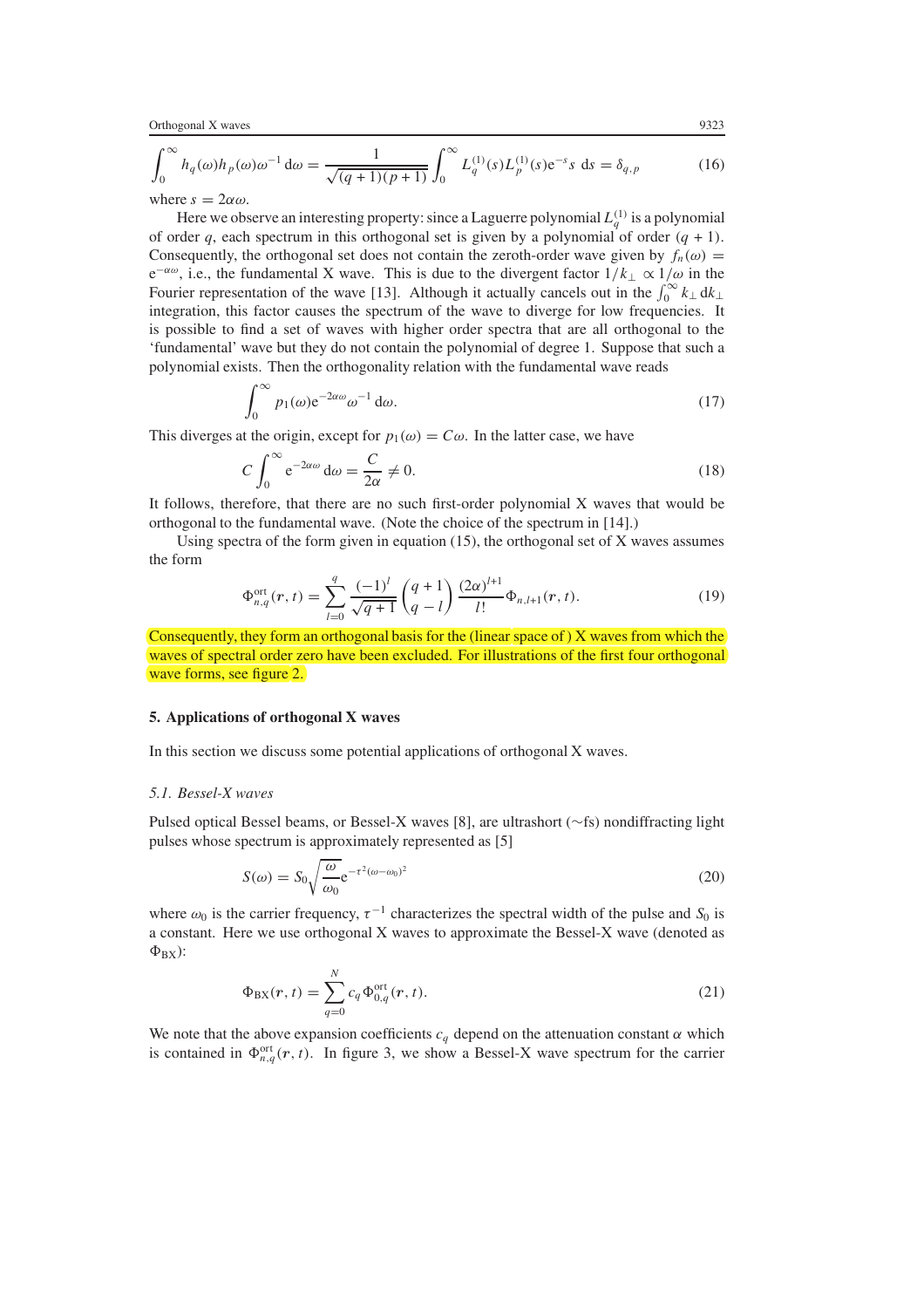

**Figure 2.** First four orthogonal X waves,  $\Phi_{n,q}^{\text{ort}}$ . Orthogonal X waves feature an increasing number of the scalar product between of 'halo wave fronts' (or 'halo toroids' [8]), required for making the scalar product between different wave modes vanish.

(angular) frequency  $\omega_0 = 3.14 \times 10^{15} \text{ s}^{-1}$  and pulse duration (FWHM) 3 fs, together with its approximants having 5, 10 and 15 terms.

In figure 3, the approximation with the first five terms shows no clear resemblance to the actual spectrum, while that with 15 terms appears physically adequate. Very good agreement is achieved already for 20 terms. The Bessel-X pulse containing 20 orthogonal components is shown in figure 4. The number of terms strongly depends on the spectral width and the carrier frequency of the Bessel-X spectrum and it is smallest when the two are of the same magnitude. Hence, the orthogonal expansion using  $\Phi_{n,q}^{\text{ort}}$  is useful for ultrashort pulses which<br>can be used to derive analytic (though approximate) expressions can be used to derive analytic (though approximate) expressions.

### *5.2. Detection and generation*

From the practical point of view, the question arises how to produce and measure orthogonal X waves. First, we point out that the orthogonality condition was derived based on the signal in all space at a fixed time. Physical measurements, on the other hand, are usually performed using a planar detector, with a time-dependent measurement result. This, however, does not affect the orthogonality since nondiffracting waves only depend on  $(z - vt)$ ; therefore, the spatial *z* integration can always be replaced with a temporal integration at fixed *z*.

Another physical observation is that to experimentally detect different orthogonal components carried by an X wave, amplitude information is needed instead of intensity. Hence, in the range of optical frequencies, interferometric measurement is needed. For radio frequencies where nondiffracting waves have recently been produced, both with axicons [15]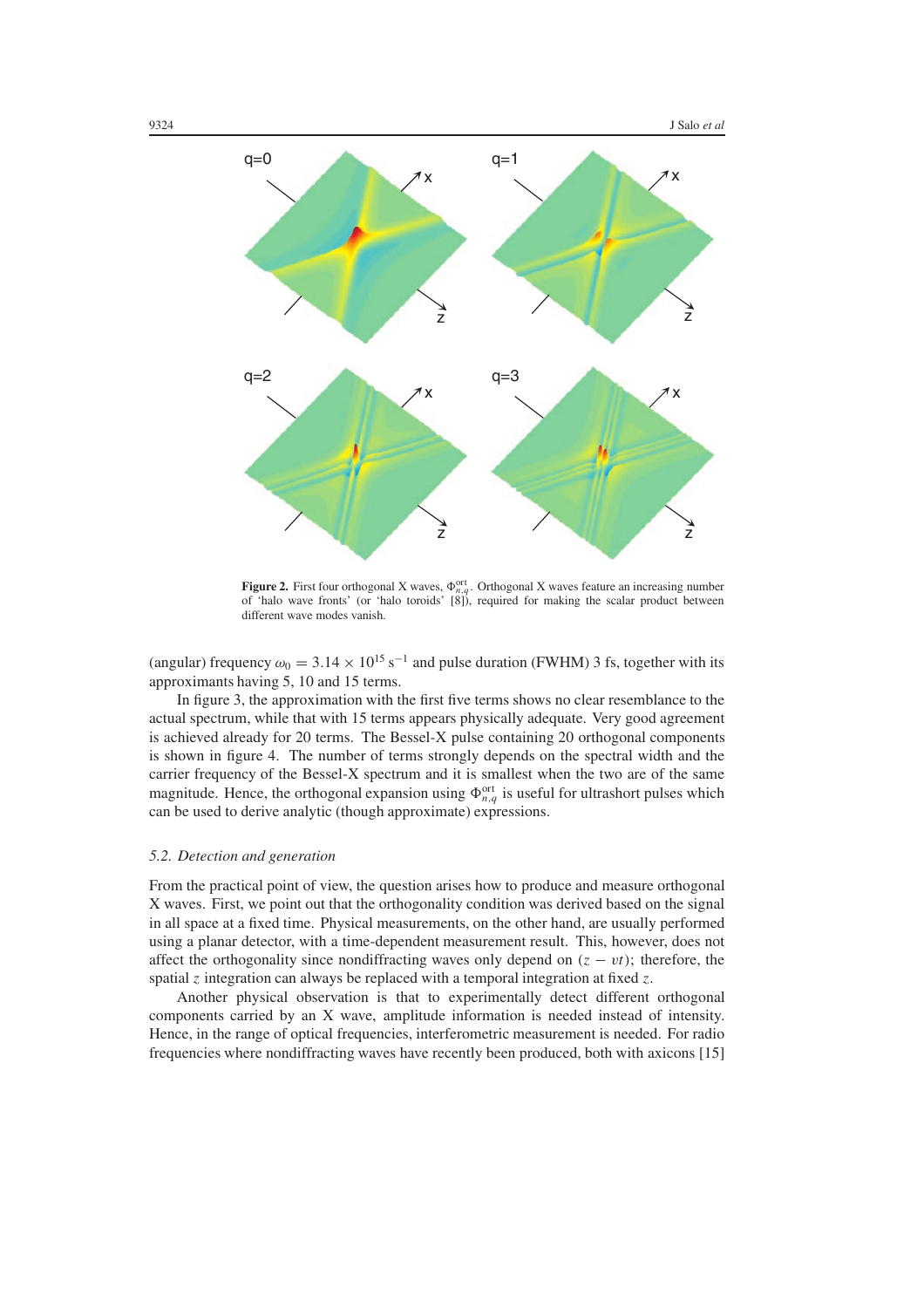

**Figure 3.** Approximate representations for a Bessel-X pulse spectrum: (left) solid line shows the exact Bessel-X wave spectrum while orthogonal representations of ascending order are shown by the dashed line ( $N = 5$ ), the dashed–dotted line ( $N = 10$ ) and the dotted line ( $N = 15$ ). An orthogonal expansion for  $N \ge 20$  does not visibly differ from  $S(\omega)$ . (Right) relative weights  $c_q$  of different orthogonal components. Here,  $\alpha = 6.2$  fs; this value was chosen for optimal convergence.



**Figure 4.** Intensity of the Bessel-X pulse as given by equation (21) with 20 terms to be compared with figure 1(a) in [5]. The pulse duration (FWHM) is 3 fs, carrier frequency  $\omega_0 = 3.14 \times 10^{15} \text{ s}^{-1}$ and  $\alpha = 6.2$  fs. The area illustrated in this meridional plane is  $20 \times 20 \mu m^2$ .

and computer holograms [16], phase-sensitive measurements are easily carried out and an experimental distinction between the different wave modes is feasible.

Finally, the generation of orthogonal wave modes requires sensitive spatiotemporal control of the emitted field and, as such, poses challenges for the optical instrumentation. However, novel methods have been developed, for example, to generate focus-wave modes [17], and similar techniques can also be used for the new X waves.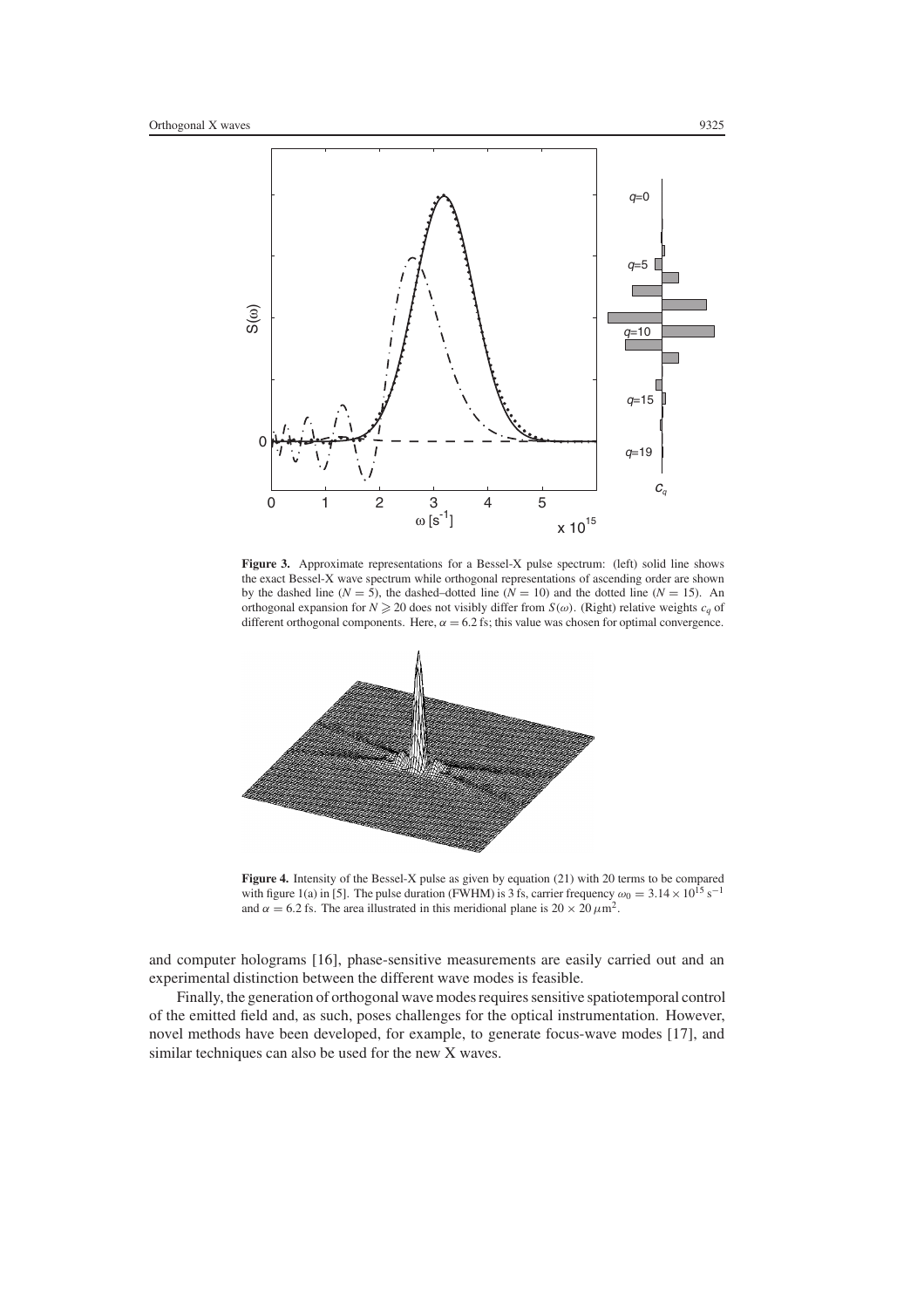#### *5.3. X-wave transform*

Finally, we would like to compare the orthogonality of X waves and the newly presented Xwave transform [10]. The X-wave transform provides a general way of representing ordinary (diffracting) waves using a superposition of nondiffracting waves of different cone angles *ζ* , azimuthal orders *n* and spectra. As we have also concluded, the X-wave components with differents  $\zeta$  and *n* are orthogonal by construction, which is already intrinsically used in an X-wave transform. However, heretofore, no orthogonal expansion has been given in the literature for the spectrum within the X-wave transform and, if such is needed, orthogonal X waves provide a tool for that purpose.

### **6. Conclusions**

We have presented an orthogonality condition for nondiffracting waves and derived an orthogonal set of (polynomial)  $(X$  waves, which can be used to expand other nondiffracting waves in terms of analytically known solutions. In particular, we have demonstrated that a Bessel-X wave-type spectrum can be expressed with orthogonal X wave spectra and, consequently, the Bessel-X wave itself can be represented as a sum of orthogonal X waves.

Recently, applications have been proposed for pulsed optical X waves both in the context of  $\langle$ image transmission  $[5]$  and  $\langle$ optical communications  $[9]$ . We expect that both of these fields could benefit from the possibility of using spatially orthogonal pulse forms which allow separate transmission channels.

### **Acknowledgments**

JS thanks the Swedish–Finnish Cultural Foundation for funding a visit to the Royal Institute of Technology (KTH). He is grateful to the Finnish Cultural Foundation and the Jenny and Antti Wihuri Foundation for financial support. ATF acknowledges funding from the Swedish Natural Science Research Council (NFR). This research is also funded by the Academy of Finland through the Research Programme on Electronic Materials and Microsystems (EMMA).

### **Appendix. Derivation of the spectral scalar product for X waves**

The three-dimensional (spatial) scalar product of two nondiffracting wave fields at the same instant of time, *t*, is given by equation (5). By substituting the Fourier representations of the waves (equation (1)) it assumes the form

$$
\langle \Phi_F | \Phi_G \rangle = \frac{1}{2\pi} \int_0^\infty d\omega_1 \int_{-\infty}^\infty dk_{z1} \int_0^\infty k_{\perp 1} dk_{\perp 1} \int_0^{2\pi} d\beta_1 \, \tilde{\Phi}_F^*(\mathbf{k}, \omega) e^{i\omega_1 t}
$$
  
 
$$
\times \int_0^\infty d\omega_2 \int_{-\infty}^\infty dk_{z2} \int_0^\infty k_{\perp 2} dk_{\perp 2} \int_0^{2\pi} d\beta_2 \, \tilde{\Phi}_G(\mathbf{k}, \omega) e^{-i\omega_2 t}
$$
  
 
$$
\times \delta(k_{\perp 1} \cos \beta_1 - k_{\perp 2} \cos \beta_2) \delta(k_{\perp 1} \sin \beta_1 - k_{\perp 2} \sin \beta_2) \delta(k_{z1} - k_{z2}). \tag{A.1}
$$

Integrating all the delta functions (also those within the  $\tilde{\Phi}$ ), the scalar product becomes

$$
\langle \Phi_F | \Phi_G \rangle = \frac{c}{2\pi \cos \zeta_G} \left| 1 - \frac{\tan \zeta_G}{\tan \zeta_F} \right|^{-1} \int_0^{2\pi} d\beta_1 \left[ \omega_1 F^*(\omega_1, \beta_1) G(\omega_1, \beta_1) \right]_{\omega_1 = 0}
$$
 (A.2)  
if the waves have different velocities of propagation, i.e., different cone angles. The fact that

only the zero-frequency component contributes to the scalar product may be understood as follows. In the wave vector space, the Fourier representation of the nondiffracting wave field is strictly confined to a cone that opens with an angle given by  $\zeta$  around the  $k_z$ -axis. If two